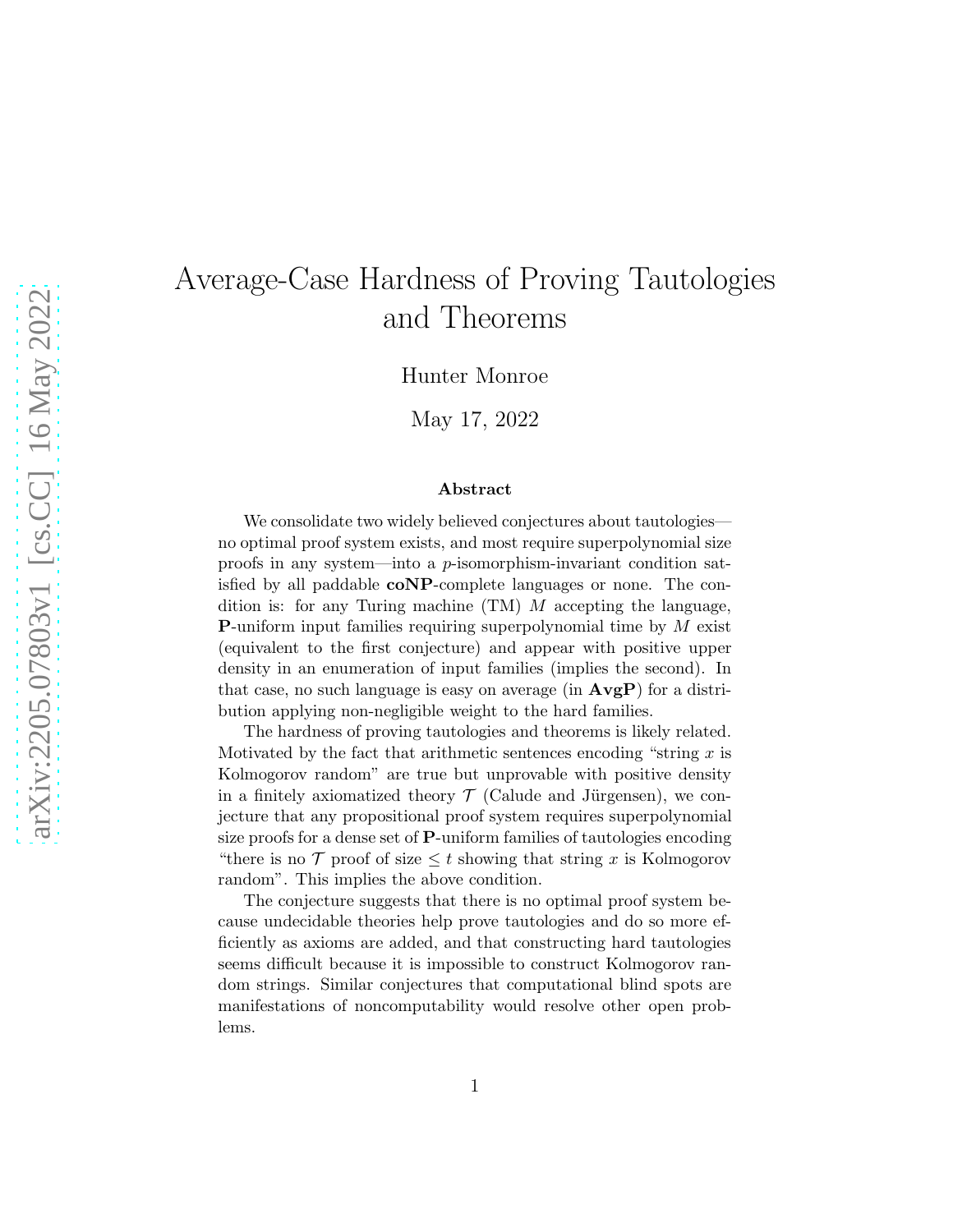### 1 Introduction

The literature has explored the possibility that any TM accepting a given coNP-complete language requires superpolynomial time on some P-uniform input family (a *hard sequence*).<sup>[1](#page-1-0)</sup> This paper considers a stronger conjecture that such hard sequences appear with positive upper density in an enumeration of input families (dense hard sequences, precise definitions will follow). It finds that if any paddable coNP-complete language has dense hard sequences, they all do, and none are in AvgP. It also explores whether proving tautologies and theorems is hard on average, and whether these two are related.[2](#page-1-1) It also considers the hypothesis that computational hardness is a manifestation of noncomputability, by formalizing the intuition that resourcebounded Turing machines (TMs) have blind spots regarding noncomputable languages.

The existence of hard sequences for a  $coNP$ -complete language  $L$  has broad implications, as shown by a rich literature.<sup>[3](#page-1-2)</sup> To define terms, let  $(x_s)_{s\in\mathbb{N}}$ be a sequence of inputs  $x_s \in L$  such that some TM A on input  $1^s$  produces  $x_s$ in at most  $s^c$  steps, for some constant c. Say that  $(x_s)_{s\in\mathbb{N}}$  is a hard sequence for M if  $(T_M(x_s))_{s\in\mathbb{N}}$  is not polynomially bounded, where  $T_M$  is the function that maps a string x to how many steps  $M(x)$  takes. If every M accepting L has hard sequences, say that L has hard sequences. In that case, L cannot have a best algorithm  $M$ , because we can create  $M'$  that checks whether an element of the hard sequence appears as the input and runs M otherwise. In that case, say that L has no *almost optimal M*, that is, it is not the case that for any other M', there exists c, such for all  $x, T_M(x) \leq (T_{M'}(x) + |x|)^c$ .

Hard sequences can also be defined for propositional proof systems for tautologies (TAUT). A propositional proof system is a function  $h \in \mathbf{FP}$  with range TAUT. [\[11\]](#page-13-0) For tautology  $\tau$ , any string w such that  $h(w) = \tau$  is a proof

<span id="page-1-0"></span><sup>1</sup>Comments are appreciated from Scott Aaronson, Valentina Harizonov, Mehmet Kayaalp, Daniel Monroe, Pavel Pudlák, Luca Trevisan, and participants in seminars at George Washington University and Davidson College. This paper originated from a discussion with Russell Impagliazzo on formalizing the idea that proof speedup for tautologies and arithmetic were the same phenomenon. Remaining errors are my own.

<span id="page-1-1"></span><sup>2</sup>The phrase "hardness of proving tautologies" below refers only to proof size and not the hardness of finding proofs.

<span id="page-1-2"></span> $3$ This literature was launched by Krajíček and Pudlák[\[18\]](#page-14-0). Hard sequences for TMs and for proof systems have been examined by Chen et al[\[9\]](#page-13-1), Krajíček[\[16\]](#page-14-1)[\[17\]](#page-14-2), and Monroe[\[20\]](#page-14-3). The definition of almost optimal comes from [\[18\]](#page-14-0), but that terminology is from Chen and Flum[\[7\]](#page-13-2).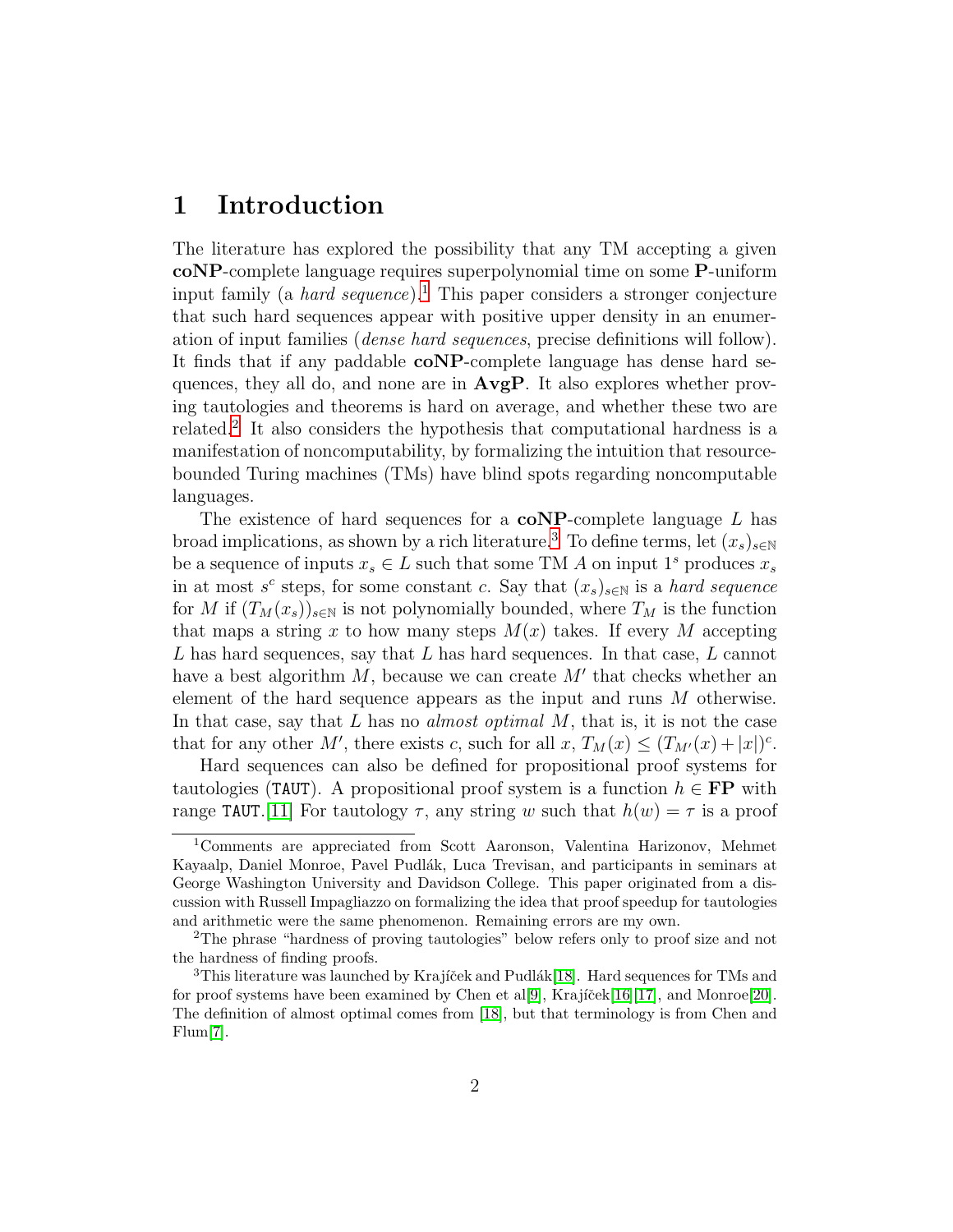of  $\tau$ . The proof system h is p-optimal if for any other proof system f, there exists  $g \in \mathbf{FP}$  such that  $h(g(x)) = f(x)$ .[\[18\]](#page-14-0) A hard sequence of tautologies for a proof system is defined the same as for TMs but with the requirement that tautologies have proofs of superpolynomial size. The concepts coincide for a nondeterministic TM that accepts TAUT with the accepting path as the proof.

The existence of hard sequences for a paddable **coNP**-complete language is one of a large group of equivalent statements listed in the following theorem. Statement (i) (and therefore the others) is widely believed to hold, while statement (ix) will play a key role in this paper.

<span id="page-2-2"></span>**Theorem 1.1** The following statements are equivalent:

- i. There is no p-optimal propositional proof system for **TAUT**. [\[18\]](#page-14-0)
- ii. There exists a paddable  $coNP$ -complete language with hard sequences. [\[9\]](#page-13-1)
- iii. All paddable  $coNP$ -complete languages have hard sequences.[\[9\]](#page-13-1)
- iv. There exists a paddable  $coNP$ -complete language with no almost opti-mal algorithm.[\[18\]](#page-14-0)
- v. For all paddable  $coNP$ -complete languages, there is no almost optimal algorithm.[\[18\]](#page-14-0)
- vi. For any propositional proof system, some hard sequence of tautologies in **P** has superpolynomial size proofs.<sup>[4](#page-2-0)</sup>
- vii. No theory  $\mathcal T$  proves the soundness of all propositional proof systems. [\[24\]](#page-14-4)
- viii. For any M accepting  $\text{coBHP} = \{ \langle N, x, 1^t \rangle |$  there is no accepting path of nondeterministic TM  $N$  on input  $x$  with  $t$  or fewer steps $\}$ , there exists some non-halting  $\langle N', x' \rangle$  such that  $f(t) = T_M(\langle N', x', 1^t \rangle)$  is superpolynomial.[\[20\]](#page-14-3)
	- ix. For any M accepting  $\text{coTHEOREMS} = {\langle \phi, 1^t \rangle}$  sentence  $\phi$  has no formal proof in theory  $\mathcal T$  with size  $\leq t$ , there exists some sentence  $\phi'$  with no proof in  $\mathcal T$  of any length, such that  $f(t) = T_M(\langle \phi', 1^t \rangle)$  is superpolyno-mial.<sup>[5](#page-2-1)</sup>

<span id="page-2-0"></span><sup>&</sup>lt;sup>4</sup>See Krajíček<sup>[\[16\]](#page-14-1)</sup> Theorem 14.2.2 and Chen et al<sup>[\[9\]](#page-13-1)</sup> Theorem 6.7.

<span id="page-2-1"></span><sup>&</sup>lt;sup>5</sup>Chen and Flum<sup>[\[8\]](#page-13-3)</sup> Theorem 31 that coBHP and coTHEOREMS are fixed parameter tractable reducible to each other, so Monroe[\[20\]](#page-14-3) applies.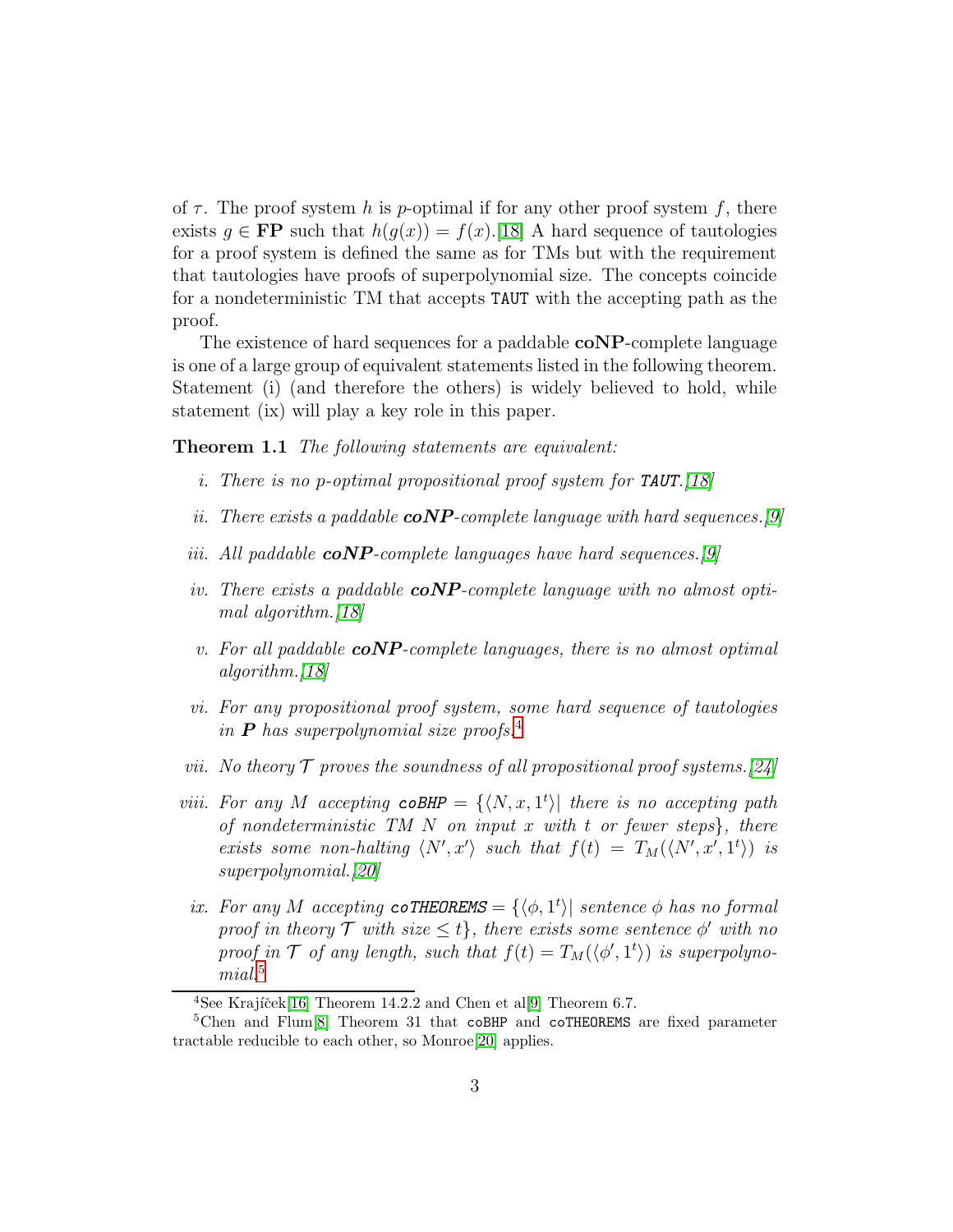If any of the above statements hold, then  $P \neq NP$  and  $EXP \neq NEXP.$ [\[18\]](#page-14-0) The converse is not known to hold. There are nondeterministic analogs of each of the above statements which imply  $NP \neq coNP$  and  $NEXP \neq$ coNEXP.

Statements (viii) and (ix) are more specific than the others and highlight an apparent linkage with noncomputability. These statements suggest that resource-bounded TMs have blind spots regarding the noncomputable languages "nonhalting TMs" and "unprovable arithmetic sentences". This paper goes further by exploring whether the blind spots are more severe, relating to a dense set of true unprovable arithmetic sentences.

The paper is organized as follows. Section [2](#page-3-0) shows that if one paddable coNP-complete language has dense hard sequences, they all do, and none are easy on average. Section [3](#page-6-0) notes that true arithmetic sentences with no proof (of any size) have positive density among length n sentences (Calude and Jürgensen) and suggests this is connected to the existence of dense hard sequences. Section [4](#page-9-0) considers whether the set of tautologies has dense hard sequences. Section [5](#page-10-0) concludes and identifies questions for further research.

### <span id="page-3-0"></span>2 Density of Hard Sequences

This section shows that a language is not easy on average if it has dense hard sequences, focusing initially on the example of coTHEOREMS rather than TAUT to highlight the role of hard sequences. Define coTHEOREMS =  $\{\langle \phi, 1^t \rangle |$ sentence  $\phi$  has no formal proof in theory  $\mathcal T$  with size  $\leq t$ . The theory  $\mathcal T$ can be any finitely axiomatized, sound, consistent theory sufficiently strong to formalize arithmetic, such as Peano arithmetic (PA) or Zermelo Fraenkel set theory with the axiom of choice (ZFC).

If the statements in Theorem [1.1](#page-2-2) hold, then by statement (ix), there exists some hard sequence for coTHEOREMS of the form  $(\langle \phi, 1^t \rangle)_{t \in \mathbb{N}}$ , where  $\phi$  is not provable in  $\mathcal T$  (for any size proof). A statement of density rather than just existence is as follows. Fix an acceptable numbering of sentences  $(\phi_i)$  in T for  $i \in \mathbb{N}$ . For TM M accepting coTHEOREMS, let  $H_M = \{i | (\langle \phi_i, 1^t \rangle)_{t \in \mathbb{N}}\}$ is a hard sequence for  $M$ . Say that  $H_M$  has positive upper density if lim sup n→∞  $|H_M \cap \{1, 2, \ldots, n\}|$  $\frac{n}{n}$  > 0. Denote this limit as  $p_M$ . Let  $p_{\text{coTHEOREMS}}$ be the minimum  $p_M$  over all M. Say that coTHEOREMS has *dense hard se*quences if for every M,  $H_M$  has positive upper density, and  $p_{\text{coTHEOREMS}} > 0$ .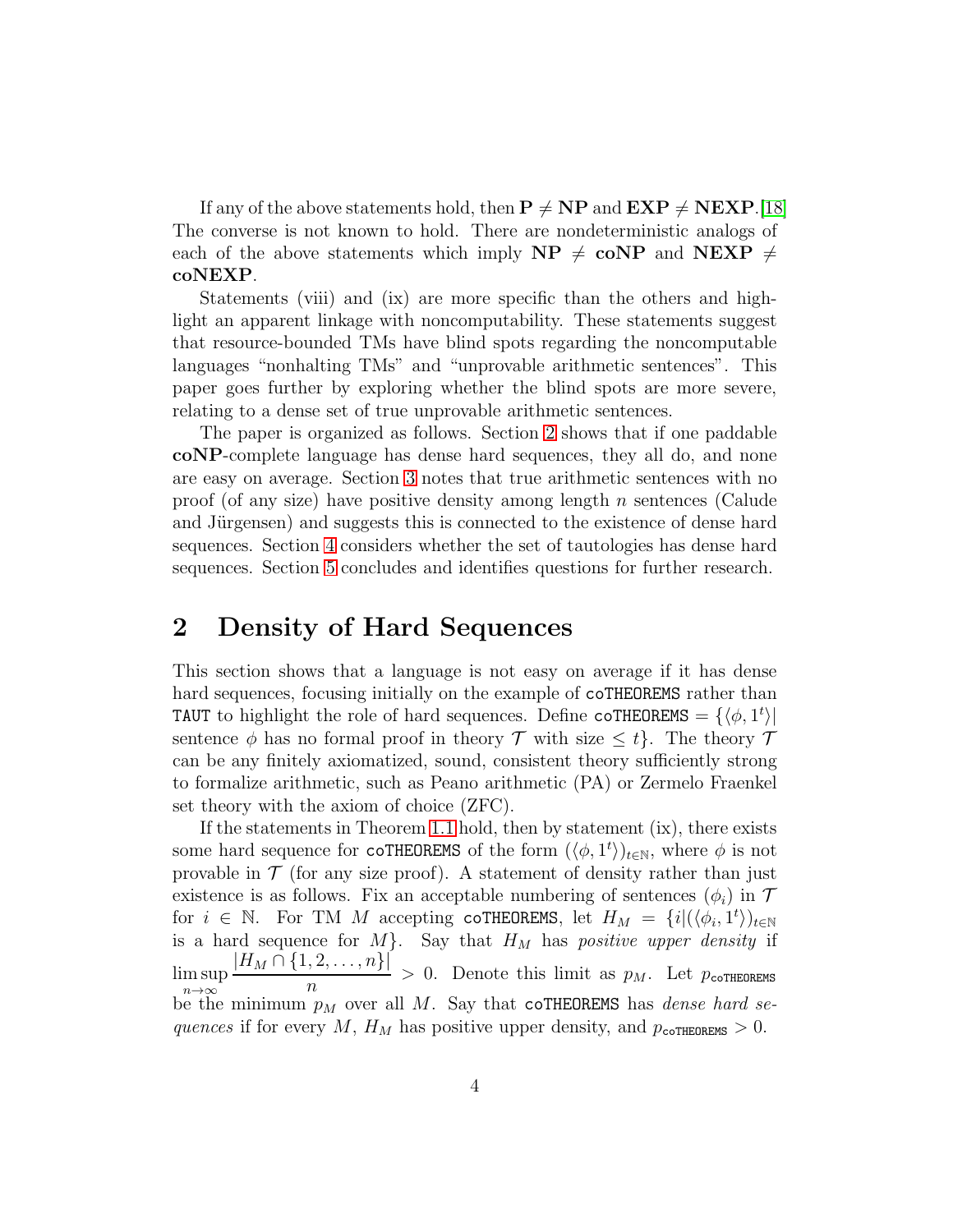If coTHEOREMS (or any other language) has dense hard sequences, then accepting it is not easy on average (in  $AvgP$ ), with one proviso. Recall that a distributional problem  $(L, \mathcal{D})$  (where  $\mathcal D$  is an ensemble of distributions for length n inputs) is in  $\bf{AvgP}$  if there is a TM M accepting L and constants C and  $\epsilon > 0$  such for that every n:  $\mathbb{E}_{y \in_R \mathcal{D}_n}$  $\bigl[T_M(y)^\epsilon$  $\overline{n}$ 1  $\leq C$ .

A distribution that applied zero or negligible weight to the hard sequences would negate their effect on the average-case hardness of coTHEOREMS, so a technical assumption is needed to rule this out. Define a balanced distribution as one that applies non-negligible weight to the dense hard sequences for coTHEOREMS—the probability weight applied to those length n inputs appearing in a dense hard sequence exceeds some bound c infinitely often. The uniform distribution is an obvious example.<sup>[6](#page-4-0)</sup>

<span id="page-4-1"></span>Then we have:

**Theorem 2.1** If any language L has dense hard sequences, then  $L \notin AvgP$ for a balanced distribution.

**Proof:** Fix M, C and  $\epsilon$ , where M accepts L and calculate the expectation considering only inputs y appearing in a hard sequence for  $M$ . For each sequence,  $T_M(y)$  grows faster than  $|y|^k$ , in particular for k greater than  $1/\epsilon$ . Therefore,  $\mathbb{E}_{y \in_R \mathcal{D}_n}$  $\int T_M(y)^\epsilon$ n 1 is unbounded as  $n$  tends to infinity. The converse is not known to hold: the property "has dense hard sequences" appears to be stronger than "is not in  $AvgP$ ". The literature has similarly

noted that the property "has hard sequences" appears to be stronger than "is not in  $\mathbf{P}$ ". If one paddable coNP-complete language has (not necessarily dense) hard sequences, then they all do (Chen et al[\[9\]](#page-13-1)), and none are in  $\bf{P}$ . This result follows from the p-isomorphism of such languages, and the invariance of the property "has hard sequences" under p-isomorphism. We prove a similar result: if one paddable coNP-complete language has dense hard sequences, then they all do, and none are in  $\bf{AvgP}$  for a balanced distribution. We do so by extending the definitions for these terms from coTHEOREMS to other

coNP-complete languages so as to ensure invariance under p-isomorphism.

<span id="page-4-0"></span> ${}^{6}$ The universal distribution is also balanced, because it applies at least probability weight  $2^{-|x|}$  to any input x and therefore applies non-negligible weight to any potential hard sequence. See Li and Vitanyi[\[19\]](#page-14-5).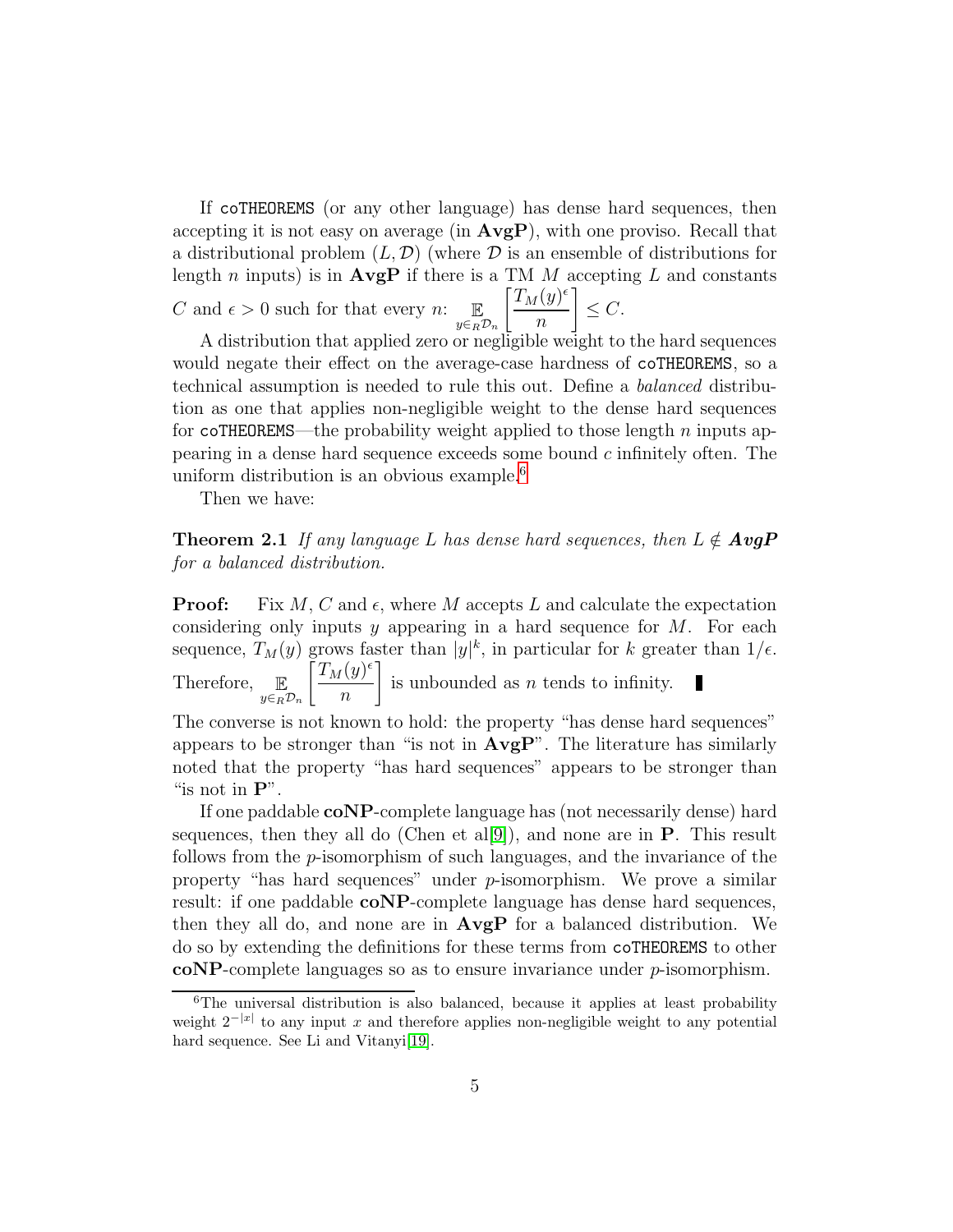Let L be any paddable  $coNP$ -complete language. A p-isomorphism between languages coTHEOREMS and L is a bijective map f : coTHEOREMS  $\rightarrow$  L such that  $x \in \text{coTHEOREMS}$  if and only if  $f(x) \in L$  and f and its inverse can be computed in time polynomial in their arguments. Berman and Hartmanis[\[1\]](#page-12-0) show that any two paddable  $\mathbf{coNP}\text{-complete}$  languages are *p*-isomorphic. Thus, the set of paddable **coNP**-complete languages can be seen as a single language with different encoding schemes that take polynomial time to encode and decode. We will take this view, with coTHEOREMS as that single language, and with all other paddable coNP-complete languages considered as being coTHEOREMS with a different polynomial time encoding scheme  $f$ . By doing so, we are effectively treating coTHEOREMS as a canonical form for paddable coNP-complete languages with the crucial information about the dense hard sequences.

For a paddable  $coNP$ -complete language  $L$  other than coTHEOREMS with p-isomorphism f, consider the sequences  $(f(\langle \phi_i, 1^t \rangle))_{t \in \mathbb{N}}$  in L, which will play the role of  $(\langle \phi_i, 1^t \rangle)_{t \in \mathbb{N}}$  in coTHEOREMS.<sup>[7](#page-5-0)</sup> Say that L has dense hard sequences if for any  $M_L$  accepting  $L$ , a positive upper density of the sequences  $(f(\langle \phi_i, 1^t \rangle))_{t \in \mathbb{N}}$  over i are hard sequences. Since  $M = M_L \circ f$  is a TM accepting coTHEOREMS, this is equivalent to the statement "coTHEOREMS has dense hard sequences". Say that a distribution over  $L$  is balanced if it applies non-negligible weight to the dense hard sequences  $(f(\langle \phi_i, 1^t \rangle))_{t \in \mathbb{N}}$ . This is crucial—the balanced distributions for  $L$  are determined by  $f$  and by the structure of dense hard sequences for coTHEOREMS.<sup>[8](#page-5-1)</sup> Keep in mind that the uniform distribution for coTHEOREMS is always balanced; the next section formulates a conjecture implying a clearer specification of what "balanced" means.

<span id="page-5-2"></span>Theorem 2.2 Suppose one paddable coNP-complete language has dense hard sequences. Then they all do, and none are easy on average  $(in \; AvgP)$ 

<span id="page-5-0"></span><sup>&</sup>lt;sup>7</sup>The same approach can be applied for  $p$ -isomorphisms of coTHEOREMS with itself.

<span id="page-5-1"></span><sup>&</sup>lt;sup>8</sup>To illustrate the role of this assumption, design a  $\mathbf{coNP}$ -complete language L to be easy on average for a uniform distribution. Let HC100 be those graphs, with a weight for each edge stored using 100 bits including leading zeros, for which there is a Hamilton Circuit in which each edge has weight one with 99 leading zeros. With uniformly random weights, no edge in a graph will have 99 leading zeros with probability one asymptotically, meaning they will be easily identified as being in coHC100, so this  $coNP$ -complete language would be easy on average with a uniform distribution. A balanced distribution would apply negligible weight to the easy cases for coHC100. We appreciate an anonymous Stack Exchange user for suggesting this construction.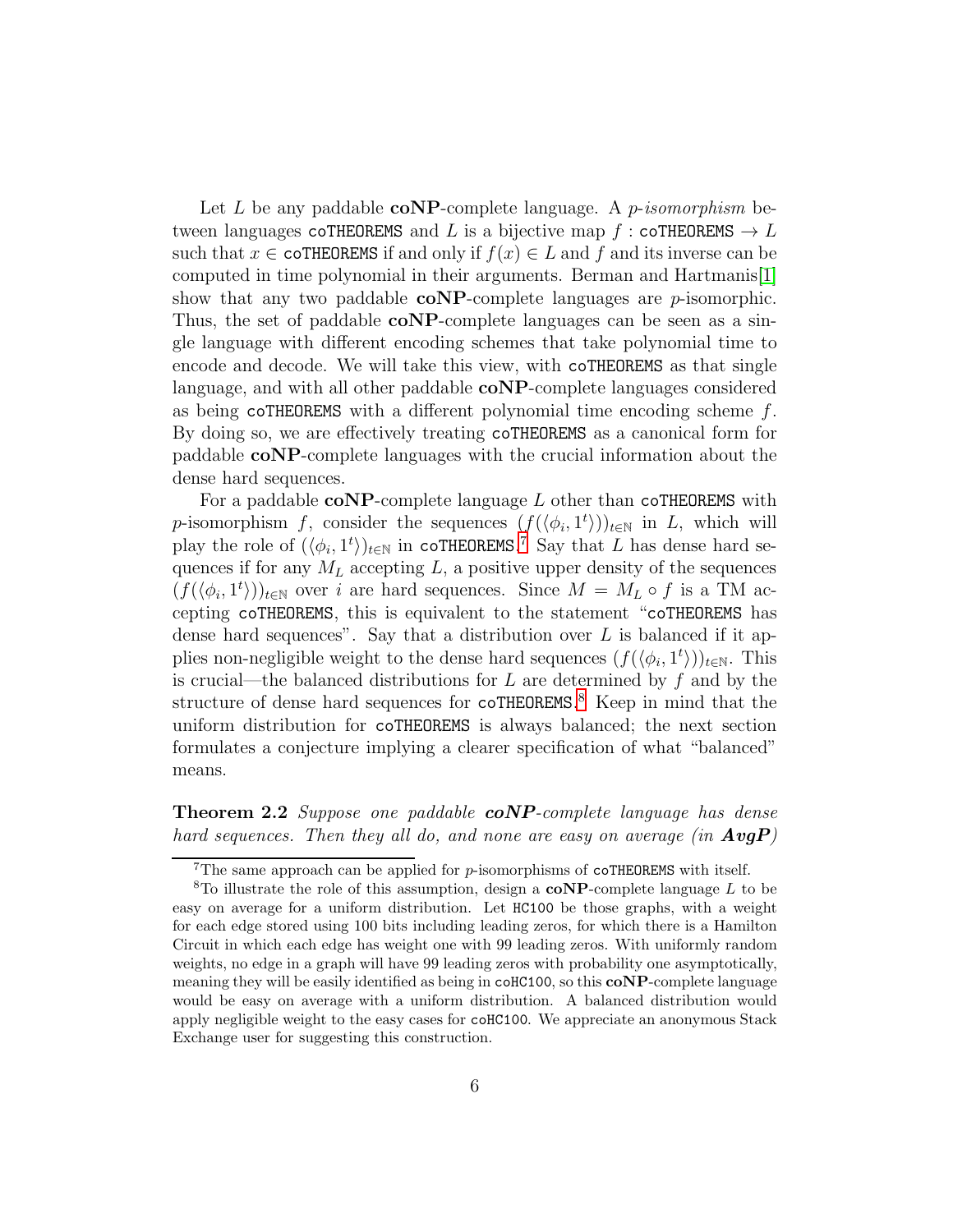for a balanced distribution.[9](#page-6-1)

**Proof:** We have chosen definitions to make this true.

Theorem [2.2](#page-5-2) proves a strong conclusion with little work, by comparison with the literature on average-case completeness for **NP**.[\[3\]](#page-13-4) Without defining reductions and completeness, the theorem already identifies what are essentially a set of complete languages. It follows immediately from Theorem [2.2:](#page-5-2)

Corollary 2.3 If coTHEOREMS has dense hard sequences, then TAUT has dense hard sequences and is not easy on average (in  $AvgP$ ) for a balanced distribution.

The next section provides an argument why we should expect TAUT to have dense hard sequences and which ones they are.

### <span id="page-6-0"></span>3 Density of True Unprovable Sentences

Gödel's First Incompleteness Theorem's shows that undecidable sentences exist for any sound, consistent theory, which raises the question of how prevalent they are. This section will show that the true unprovable (for any size proof) sentences predicted by Chaitin's version of the Incompleteness Theorem are dense, following Calude and Jürgensen $[5]$ , and extend that result. It then formulates a conjecture that sequences associated with these true unprovable sentences (for proofs of any size) are dense hard sequences for coTHEOREMS (for proofs of size  $\leq t$ ). The next section shows that this conjecture implies that TAUT has dense hard sequences.

Chaitin[\[6\]](#page-13-6) showed that although most strings have high Kolmogorov complexity, no sound, consistent, finitely axiomatized theory can prove any string

<span id="page-6-1"></span><sup>&</sup>lt;sup>9</sup>It is possible to show with a weaker assumption that all paddable  $coNP-$  (and  $NP-)$ complete languages are not in  $AvgP$ , but with highly skewed distributions (per Luca Trevisan, private communication). If the statements in Theorem [1.1](#page-2-2) hold, then  $\mathbf{EXP} \neq$ **NEXP**, there is a unary language L in  $NP/P$ , and  $L \notin \text{AvgP}$  assuming a distribution with probability one for the  $1^n$  string. Suppose L with that distribution has a length nondecreasing reduction to a distributional problem  $(A, \mathcal{D})$ , where  $\mathcal D$  is uniform over length n strings of the form  $f(1^t)$  for  $t \leq n$ , if any exist, and applies probability one to  $0^n$  otherwise. If  $(A, \mathcal{D}) \in \mathbf{AvgP}$ , then there is a worst-case polynomial time algorithm for L, which is a contradiction.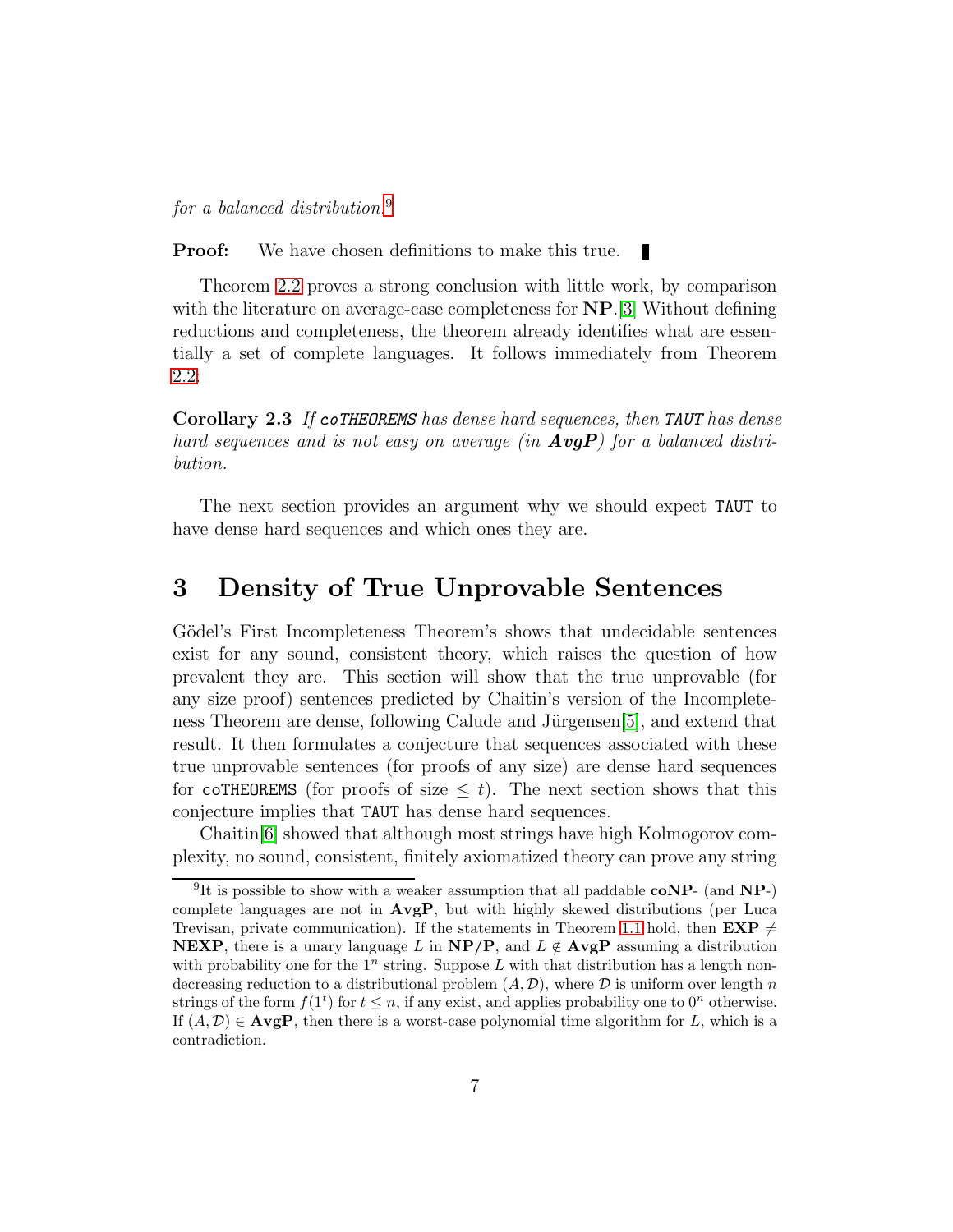has Kolmogorov complexity above a threshold.<sup>[10](#page-7-0)</sup> A counting argument due to Calude and Jürgensen<sup>[\[5\]](#page-13-5)</sup> shows that the set of sentences stating "string x" has high Kolmogorov complexity" is not only infinite but dense, because the set of strings with high Kolmogorov complexity is itself dense.

Fix a universal TM U. Strings are encoded in binary (essential for the proof); let |x| be the length of string x. Define the plain Kolmogorov complexity  $C(x) = \min\{|p| : U(p) = x\}.$ <sup>[11](#page-7-1)</sup> Define the set of random strings as  $R_C = \{x : C(x) \geq \frac{|x|}{2} \}$  $\frac{x}{2}$ .<sup>[12](#page-7-2)</sup> Let  $r_x$  be a sentence in the language of a sound, consistent, finitely-axiomatized theory  $\mathcal T$  that encodes " $x \in R_C$ ". By Chaitin's Incompleteness Theorem, theory  $\mathcal T$  cannot prove  $r_x$  for |x| suffi-ciently large.[\[6\]](#page-13-6) Calude and Jürgensen show: $^{13}$  $^{13}$  $^{13}$ 

#### <span id="page-7-5"></span>**Theorem 3.1** The set  $H = \{i | \phi_i = r_x\}$  has positive upper density.

**Proof:** We have  $|r_x| = |x| + c$  for some c, where c is the overhead in bits to formalize arithmetically that string  $x$  is Kolmogorov random. The essence of the proof is that we can replace  $x$  with any other Kolmogorov random string of the same length. Nearly all strings of length  $|x|$  are random as  $|x|$  grows large (a share of  $1 - 2^{-\frac{|x|}{2}}$ ), by a counting argument.<sup>[14](#page-7-4)</sup> Therefore, there are nearly  $2^{|x|}$  random strings to fill in the length |x| slot in  $r_x$ . Then, the share of length  $n$  sentences that are true but unprovable is bounded below by a number slightly less than  $2^{-c}$ .

By a similar argument, the set of arithmetic sentences formalizing "string  $x$ has non-zero length", which are true and provable, has positive upper density. Downey et al $[12]$  refer to such sets as being partially computable at density r.

We now use Theorem [3.1](#page-7-5) to motivate a conjecture about dense hard sequences. Just as  $\mathcal T$  has difficulty with sentence  $\phi_i = r_x$  (it cannot prove it for  $\frac{|x|}{2}$  sufficiently large), we similarly might expect that nondeterministic M

 $10F$ ollowing the literature, we will use this term rather than Chaitin complexity, although the result builds on Chaitin's work.[\[6\]](#page-13-6) See Li and Vitanyi[\[19\]](#page-14-5) Section 2.7.1.

<span id="page-7-1"></span><span id="page-7-0"></span><sup>&</sup>lt;sup>11</sup>For more background on Kolmogorov complexity, see Li and Vitanyi<sup>[\[19\]](#page-14-5)</sup> and Calude<sup>[\[4\]](#page-13-8)</sup>.

<span id="page-7-2"></span> $12$ An extensive literature has examined the power of random strings, for instance, Hirihara[\[14\]](#page-14-6). Other definitions of random strings that have been used in the literature would work equally well for this paper's results.

<span id="page-7-3"></span><sup>13</sup>See the proof of Theorem 5.2.

<span id="page-7-4"></span><sup>&</sup>lt;sup>14</sup>There are only  $2^{\frac{|x|}{2}-1}$  possible short strings, so most strings of length |x| cannot be compressed.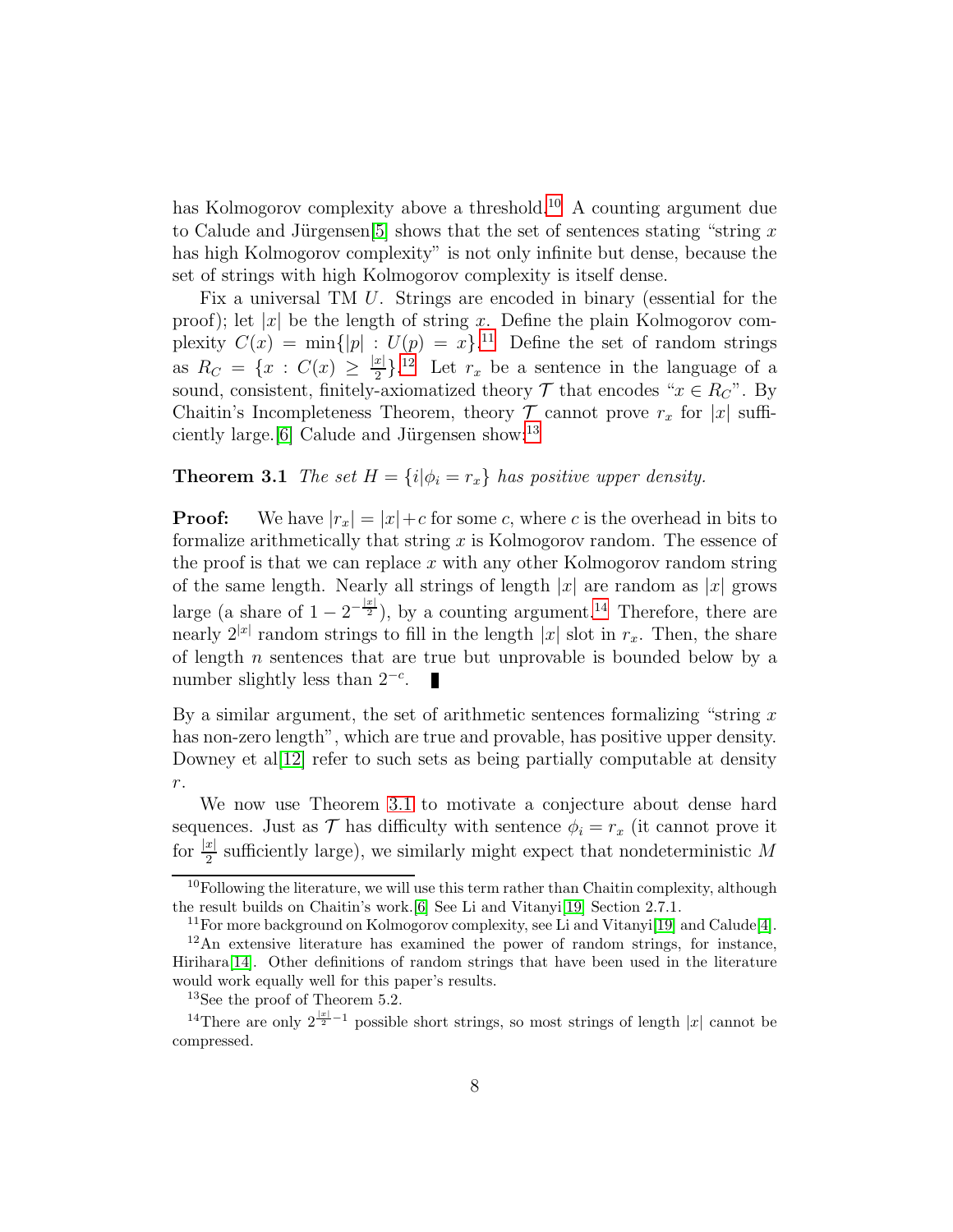has difficulty (requires superpolynomial time) with  $\langle \phi_i, 1^t \rangle$  where  $\phi_i = r_x$  for  $|x|$  $\frac{x}{2}$  sufficiently large.<sup>[15](#page-8-0)</sup> That is, we might expect that H is a blind spot for M and not only  $\mathcal T$ .

Define set  $H'$  to include  $H$  as well as any other dense sets of true unprovable sentences in  $\mathcal{T}$ . H' includes sentences  $r_x$  for any universal TM U used to define  $C(.)$  and  $R<sub>C</sub>$ . The set of U that are universal is noncomputable because "is universal" is a nontrivial property, so by Rice's Theorem  $H'$  is noncomputable. Furthermore, we define  $H'$  to include dense sets relative to U with an arbitrary iterations of the Turing jump (i.e., adding an oracle for halting).

<span id="page-8-1"></span>Conjecture 3.2 For any nondeterministic M accepting coTHEOREMS, there is a dense subset  $H'_M$  of  $H'$  for which  $i \in H'_M$  if and only if  $(\langle \phi_i, 1^t \rangle)_{t \in \mathbb{N}}$  is a hard sequence for M.

Conjecture [3.2](#page-8-1) implies that coTHEOREMS has dense hard sequences. Note that  $H'$  and therefore the term "balanced" may not be well defined—there may be dense sets of true unprovable sentences beyond those identified above, and which are inherently difficult to describe. This works in our favor, as the misbehavior of  $H'$  strengthens the rationale that no  $M$  could accept coTHEOREMS in polynomial time.[16](#page-8-2)

<span id="page-8-3"></span>The following stronger conjecture states that  $M$ 's blind spot about  $H'$  is extremal:

Conjecture 3.3 Given nondeterministic M accepting coTHEOREMS, there exists a dense subset  $H'_{M}$  of  $H'$ , such that for any sufficiently large |x| which depends on M and T, M requires  $2^t$  steps for all t on any input  $\langle \phi_i, 1^t \rangle$  where  $i \in H'_M$ .

Conjecture [3.3](#page-8-3) has a similar form to Chaitin's Incompleteness Theorem, with an absolute upper threshold for the size of strings beyond which M has no information at all, and must apply brute force for all t.

<span id="page-8-0"></span><sup>&</sup>lt;sup>15</sup>We specify that M is nondeterministic here and below, which will facilitate discussion of propositional proof systems in the next section.

<span id="page-8-2"></span><sup>&</sup>lt;sup>16</sup>The literature has studied the statement "there is no derivation of contradiction of length n from the axioms of  $\mathcal{T};[23]$  $\mathcal{T};[23]$  statements related to H' would also be of interest.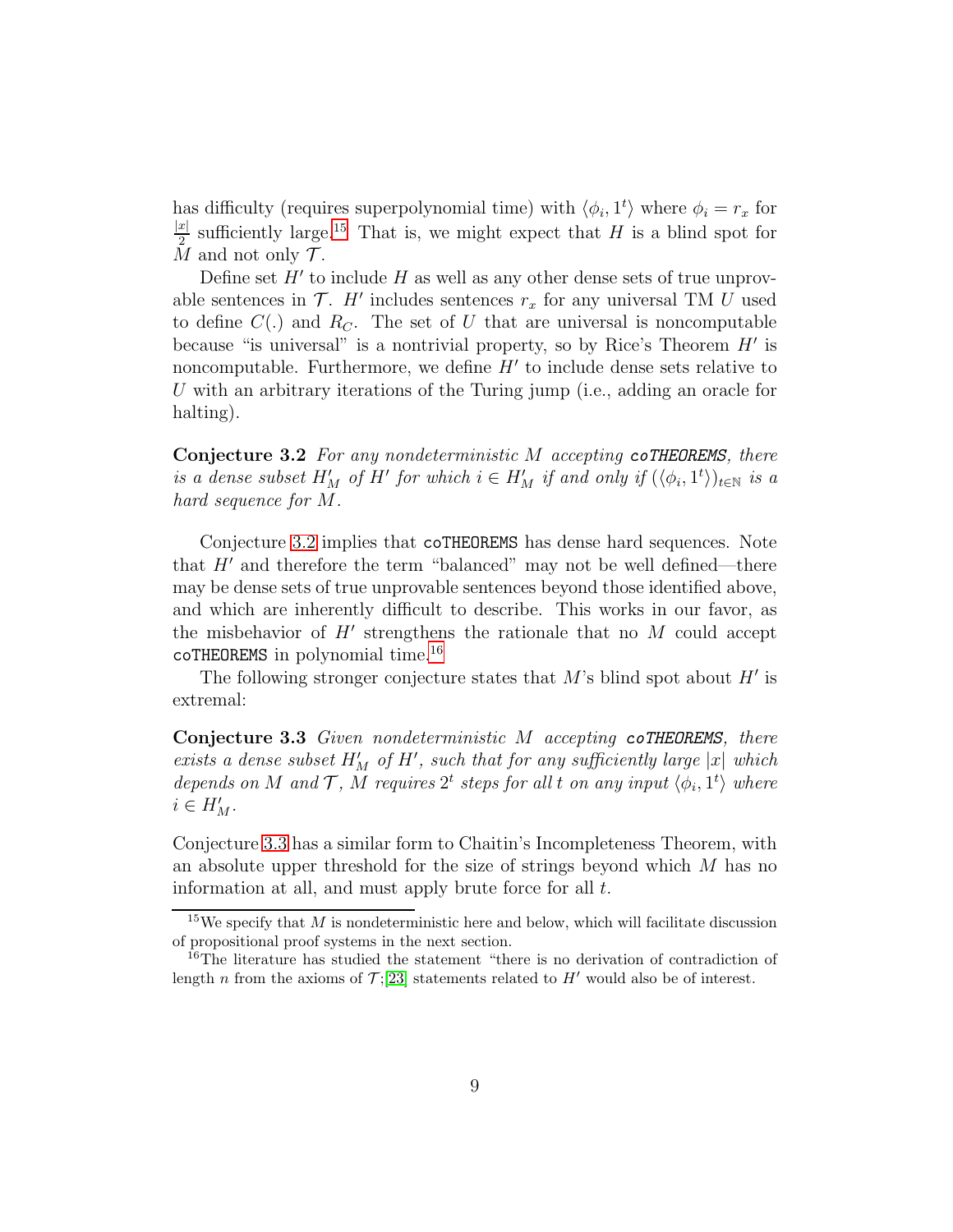#### <span id="page-9-0"></span>4 Dense Hard Sequences for Tautologies

The section discusses Conjecture [3.2'](#page-8-1)s implications for propositional proof systems.<sup>[17](#page-9-1)</sup>

**Theorem 4.1** If Conjecture [3.2](#page-8-1) holds, then: (i) **TAUT** has dense hard sequences for nondeterministic TMs and for proof systems; (ii) it is not easy on average for a nondeterministic TM to recognize tautologies, i.e., TAUT  $\notin$ **AvgP**; and (iii) in particular, for any TM  $M$  (propositional proof system  $Q$ ), a dense subset of tautologies which encode "there is no  $\mathcal T$  proof of size  $\leq t$  shows that string x is Kolmogorov random" are hard sequences for M  $(for Q).$ 

**Proof:** (i) If Conjecture [3.2](#page-8-1) holds, then coTHEOREMS has dense hard sequences for nondeterministic TMs. By Theorem [2.2,](#page-5-2) equivalently TAUT has dense hard sequences for nondeterministic TMs. (ii) This follows from The-orem [2.1.](#page-4-1) (iii) Choose a p-isomorphism f mapping coTHEOREMS to TAUT. By the conjecture, for a dense set of  $i \in H'$ , the sequences of tautologies  $(f(\langle \phi_i, 1^t \rangle))_{t \in \mathbb{N}}$  are dense hard sequences for nondeterministic TMs and encode "there is no  $\mathcal T$  proof of size  $\leq t$  shows that string x is Kolmogorov random". They are also dense hard sequences for proof systems. п

The above statement is stronger than a folklore informal conjecture in the literature that most tautologies hard for any given proof system, as this conjecture is focused on individual tautologies and not families.[18](#page-9-2)

It is possible that TAUT has dense hard sequences that can be described by p-isomorphism with coTHEOREMS, but Conjecture [3.2](#page-8-1) does not hold. It is also possible that TAUT has dense hard sequences, but these cannot be described by p-isomorphism with coTHEOREMS. The value added of Conjecture [3.2](#page-8-1) is that it provides information on which are the dense hard sequences of tautologies,[19](#page-9-3) why no optimal propositional proof system exists, and which distributions are balanced.

<span id="page-9-1"></span><sup>&</sup>lt;sup>17</sup>There is an extensive literature considering families of tautologies that may be hard, surveyed in Krajíček[\[17\]](#page-14-2).

<span id="page-9-2"></span><sup>&</sup>lt;sup>18</sup>Krajíček $[17]$  states that this has been a folklore conjecture since at least Chvátal and Szemerédi<sup>[\[10\]](#page-13-9)</sup>.

<span id="page-9-3"></span><sup>&</sup>lt;sup>19</sup>Pich and Santhanam<sup>[\[21\]](#page-14-8)</sup> explore the hardness of proving tautologies related to random strings relative to a time-bounded variant of Kolmogorov complexity.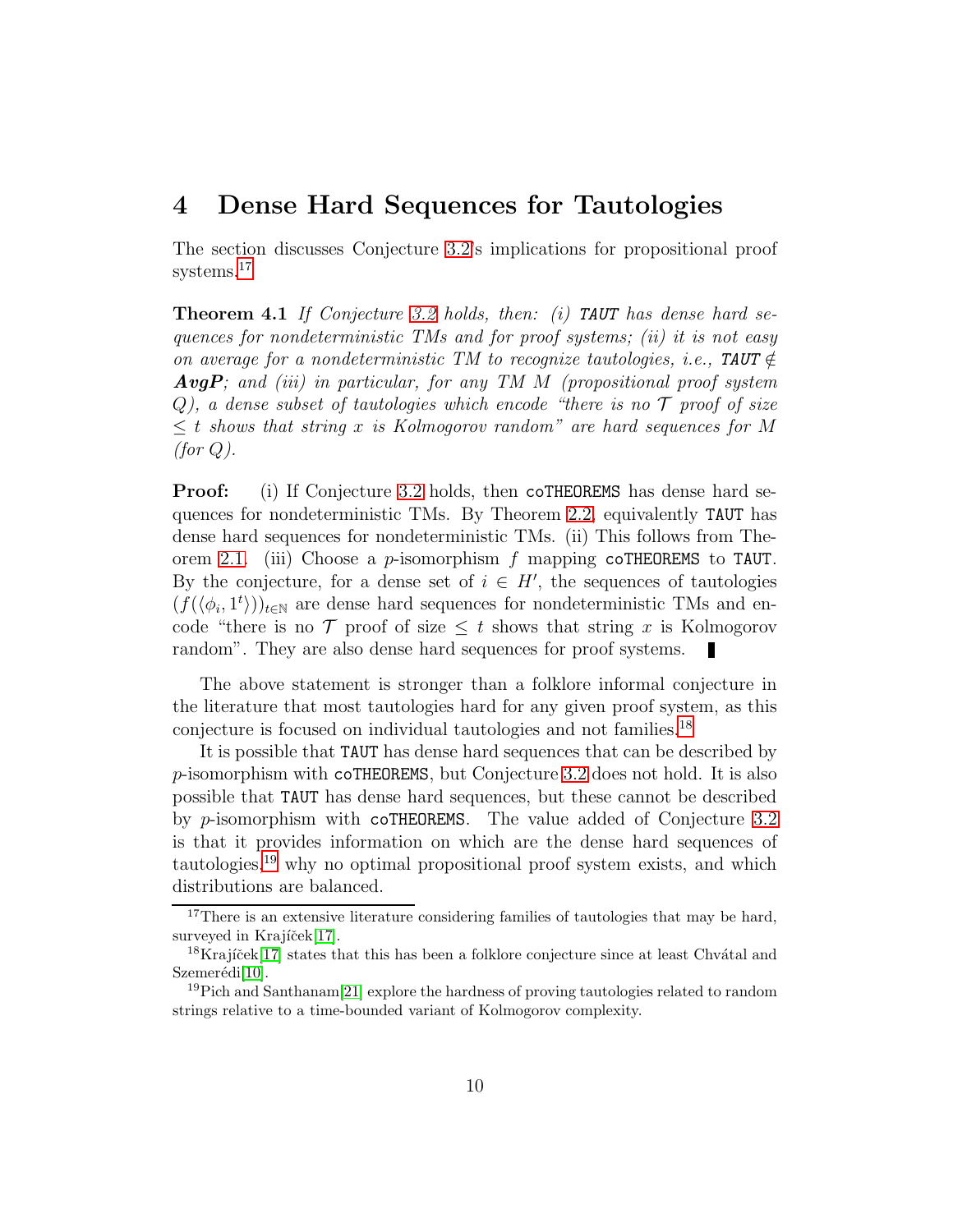Conjecture [3.2,](#page-8-1) if true, suggests that the nonexistence of an optimal propositional proof system is inherently a manifestation of undecidability, as that conjecture employs a dense set of undecidable sentences. This could be formalized as follows:

<span id="page-10-1"></span>**Conjecture 4.2** For any propositional proof system  $Q$ , there is a conservative extension  $\mathcal T$  of ZFC (or PA) that outperforms  $Q$  in proving tautologies. Adding an undecidable statement as a new axiom to  $\mathcal T$  to create a conservative extension  $\mathcal{T}'$  further improves upon  $\mathcal T$  in proving tautologies.

We suspect that Conjecture [3.2](#page-8-1) implies Conjecture [4.2](#page-10-1) but can prove only this weaker implication: Under Conjecture [3.2,](#page-8-1) for any  $M$  that accepts coTHEOREMS, there is a hard sequence for  $M$  corresponding to a true sentence which is unprovable in the theory  $\mathcal T$  used to define coTHEOREMS. M can be improved by creating a new TM  $M'$  which checks for this hard sequence in its input and accepts, and otherwise runs  $M$ . This is analogous to adding an undecidable sentence as an axiom for a theory. However, it is different, as  $M'$  outperforms  $M$  on only one hard sequence. By contrast, adding an undecidable sentence in a theory as an axiom has more far reaching effects of proving infinitely more theorems and shortening proofs to an arbitrary extent.<sup>[20](#page-10-2)</sup> We might expect this new theory to perform significantly better as a propositional proof system, with smaller proofs on more than just one hard sequence.

#### <span id="page-10-0"></span>5 Conclusion and Further Research

This paper has stated a conjecture linking the average-case hardness proving tautologies are theorems. It suggests numerous avenues for further research.

A key question is whether the above analysis is relevant to NP and the existence of one-way functions (OWFs), which has been the driving force behind research on average-case complexity. In particular, do dense hard sequences or just hard sequences exist for some NP-complete languages and for OWFs? If OWFs exist, it is easy to generate hard instances, and therefore hard sequences exist for a given OWF. It is known that SAT has no almost optimal algorithm if and only if it has hard sequences if and only if there is

<span id="page-10-2"></span><sup>20</sup>See Ehrenfeucht and Mycielski[\[13\]](#page-14-9).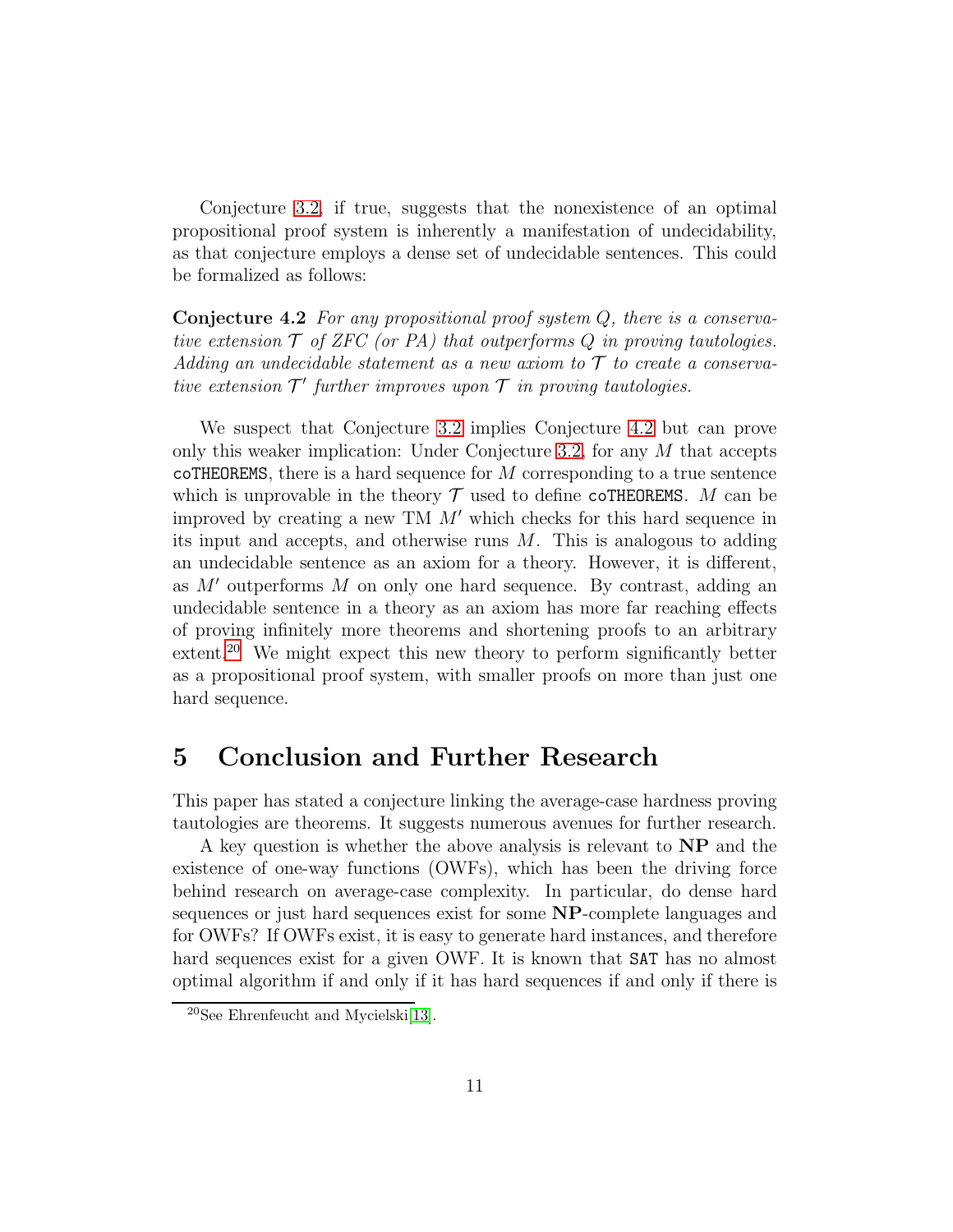no optimal proof system for SAT, i.e., there are endless improvements on a satisfying assignment as certificate for  $SAT$  (Beyersdorff et al[\[2\]](#page-12-1)).

There are statements structurally similar to Conjecture [3.2](#page-8-1) implying a resolution to other open problems. If there are sequences in a  $\Pi_2^p$ -complete language that are hard even for  $M$  with an oracle for  $\text{coNP}$ , then the polynomial hierarchy (PH) does not collapse at the first level  $(\Pi_i^p \neq \Pi_{i+1}^p$  for  $i = 1$ ). The reason is that for M with an oracle for **coNP**, there are no hard sequences for a language in  $\text{coNP}$ . A series of similar statements for each i imply no collapse at any level. By the argument in Monroe[\[20\]](#page-14-3), the existence of hard sequences for some  $\Pi_i^p$ -complete language implies that some hard sequence takes the form of a statement about bounded nonhalting that refers to the noncomputable language  $\Pi_i$ , as in Theorem [1.1](#page-2-2) (viii) above. These link the noncollapse of the polynomial and arithmetic hierarchies.

Statements about hard sequences are highly flexible tools, and it may be possible to "axiomatize" many beliefs about open questions into a similar form. As another example,  $\mathbf{NL} \neq \mathbf{P}$  if for any nondeterministic M accepting a **P**-complete language, there is a an **L**-uniform sequence that  $M$  cannot accept within a logarithmic space bound. More generally, a statement "any M accepting language L in class C has hard sequences", we can adjust the enhancements to or constraints on  $M$ 's resources, the language  $L$ , the class  $\mathcal{C}$ , what "hard" means in defining a hard sequence, what resource constraint is used to define uniformity, how prevalent are the hard sequences (existence versus density), and why we think the hard sequences are hard like Conjecture [3.2.](#page-8-1)

These examples suggest a *noncomputability hypothesis*: for most open problems, some statement about hard sequences with a link to noncom-putability implies a resolution to that problem.<sup>[21](#page-11-0)</sup> This hypothesis is testable we can try to come up with such statements or fail. For instance, we have thus far failed to identify a statement about hard sequences would imply that the Unique Games Conjecture holds. A better understanding of which open problems can and cannot be linked to a statement about hard sequences might reveal what tools are needed to resolve those problems.<sup>[22](#page-11-1)</sup>

Such conjectures also provide a tentative set of axioms describing a hy-

<span id="page-11-0"></span> $^{21}\mathrm{This}$  is analogous to and partly overlaps Pudlák's Feasible Incompleteness Thesis—see [\[23\]](#page-14-7) and [\[22\]](#page-14-10) Section 6.4.

<span id="page-11-1"></span><sup>&</sup>lt;sup>22</sup>Pudlák[\[22\]](#page-14-10) (p. 564) suggests there may be value in identifying conjectures that can serve as tentative axioms until their nature is identified as provable theorems, independent statements, or factually incorrect statements.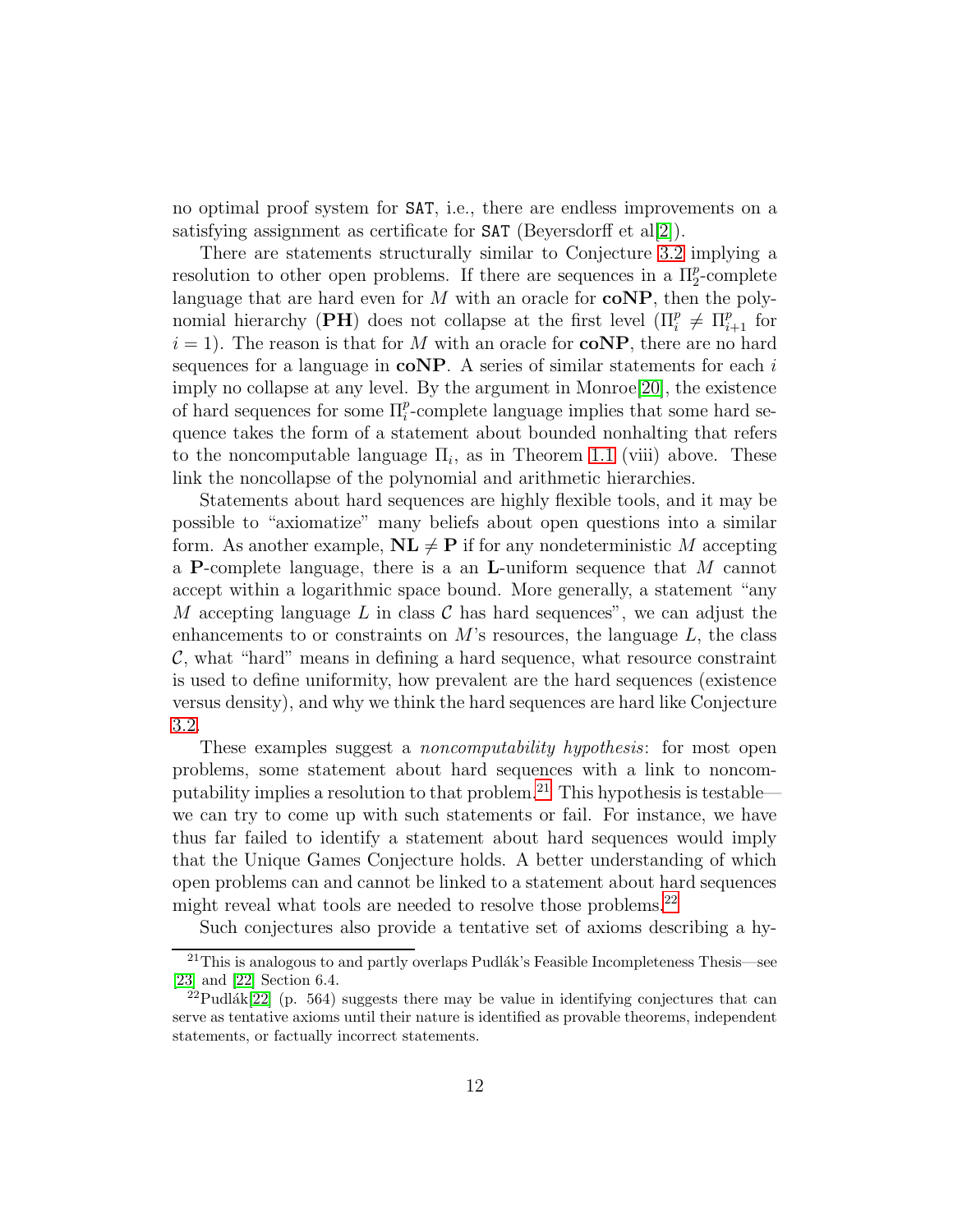pothetical world to explore. For instance, the existence of hard sequences allows us to reason about the set of all TMs accepting a language, which has been a key challenge for complexity theory. They create a partial order over all TMs, organizing them so as to provide clarity regarding the behavior of the set of all TMs.

A recurring question in the literature is whether hard sequences of inputs or tautologies can be constructed. Conjecture [3.2](#page-8-1) is rooted in Chaitin's Incompleteness Theorem, which is inherently nonconstructive unlike Gödel's First Incompleteness Theorem. However, there is a scenario in which a hard sequence could be constructed. Under Conjecture [3.3,](#page-8-3) hard sequences are defined to require  $2^t$  steps for all t. Given M, it is therefore possible to enumerate  $\phi_i$  for which M on sequence  $\langle \phi_i, 1^t \rangle$  does not require  $2^t$  steps for all  $t$ —because for these sequences, M requires less than  $2<sup>t</sup>$  steps for some t. The set of such  $\phi_i$  is c.e. If the set is not only c.e. but also c.e.-complete, this would allow construction of a hard sequence since the complement would then be a productive set (Rogers [\[15\]](#page-14-11)).

The set  $H'$ , which includes all dense sets of true unprovable sentences, deserves further study. We suspect that  $H'$  is more complex and poorly-behaved than the statements above. Another interesting question is whether there are dense sets of true unprovable sentences that do not have Kolmogorov random strings embedded.

In sum, there are numerous areas for further research including the relevance of hard sequences for NP and OWFs, developing conjectures implying a resolution of other open problems, elaborating the implications of these conjectures, exploring other applications for hard sequences, understanding whether hard sequences can be constructed, and exploring the nature of  $H^{\prime}$ .

## <span id="page-12-0"></span>References

- <span id="page-12-1"></span>[1] Leonard Berman and Juris Hartmanis, On isomorphisms and density of NP and other complete sets, SIAM J. Comput. 6 (1977), no. 2, 305–322.
- [2] Olaf Beyersdorff, Johannes Köbler, and Jochen Messner, *Nondeterminis*tic functions and the existence of optimal proof systems, Theor. Comput. Sci. 410 (2009), no. 38-40, 3839–3855.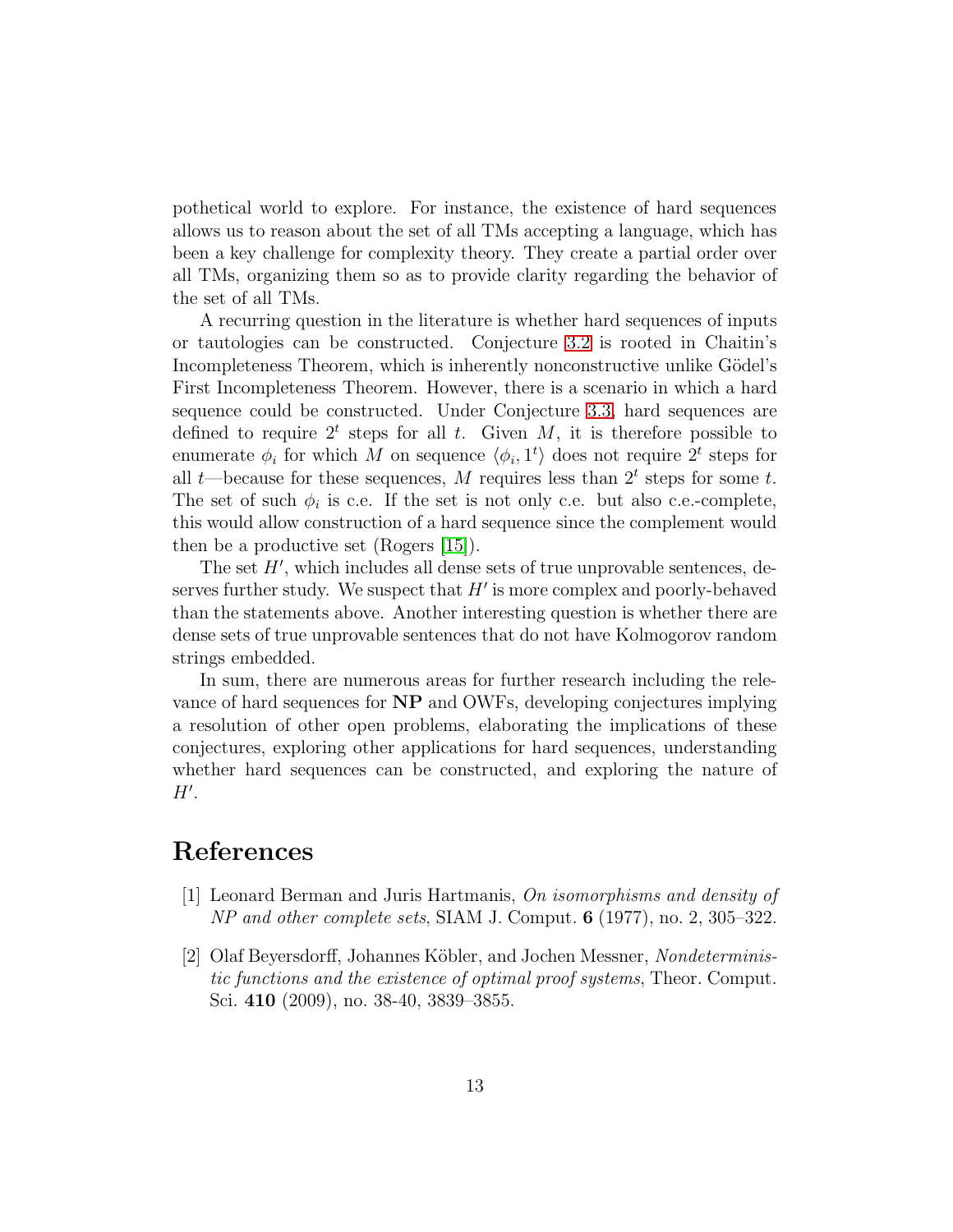- <span id="page-13-8"></span><span id="page-13-4"></span>[3] Andrej Bogdanov and Luca Trevisan, Average-case complexity, Foundations and Trends in Theoretical Computer Science 2 (2006), no. 1.
- [4] Cristian S. Calude, Information and randomness an algorithmic perspective, Texts in Theoretical Computer Science. An EATCS Series, Springer, 2002.
- <span id="page-13-5"></span>[5] Cristian S. Calude and Helmut Jürgensen, Is complexity a source of incompleteness?, Advances in Applied Mathematics 35 (2005), no. 1, 1–15.
- <span id="page-13-6"></span><span id="page-13-2"></span>[6] Gregory J. Chaitin, Information-theoretic limitations of formal systems, JACM 21 (1974), no. 3, 403–424.
- [7] Yijia Chen and Jörg Flum, On p-optimal proof systems and logics for PTIME, Automata, Languages and Programming, 37th International Colloquium, ICALP 2010, Bordeaux, France, July 6-10, 2010, Proceedings, Part II (Samson Abramsky, Cyril Gavoille, Claude Kirchner, Friedhelm Meyer auf der Heide, and Paul G. Spirakis, eds.), Lecture Notes in Computer Science, vol. 6199, Springer, 2010, pp. 321–332.
- <span id="page-13-3"></span>[8]  $\Box$ , *A parameterized halting problem*, The Multivariate Algorithmic Revolution and Beyond - Essays Dedicated to Michael R. Fellows on the Occasion of His 60th Birthday (Hans L. Bodlaender, Rod Downey, Fedor V. Fomin, and Dániel Marx, eds.), Lecture Notes in Computer Science, vol. 7370, Springer, 2012, pp. 364–397.
- <span id="page-13-1"></span>[9] Yijia Chen, Jörg Flum, and Moritz Müller, *Hard instances of algo*rithms and proof systems, How the World Computes (Berlin, Heidelberg) (S. Barry Cooper, Anuj Dawar, and Benedikt Löwe, eds.), Springer Berlin Heidelberg, 2012, pp. 118–128.
- <span id="page-13-9"></span>[10] V. Chvátal and E. Szemerédi, Many hard examples for resolution, JACM 35 (1988), no. 4, 759–768.
- <span id="page-13-0"></span>[11] Stephen A. Cook and Robert A. Reckhow, The relative efficiency of propositional proof systems, J. Symb. Log. 44 (1979), 36–50.
- <span id="page-13-7"></span>[12] Rodney G. Downey, Carl G. Jockusch Jr., and Paul E. Schupp, Asymptotic density and computably enumerable sets, J. Math. Log. 13 (2013), no. 2, 1350005.